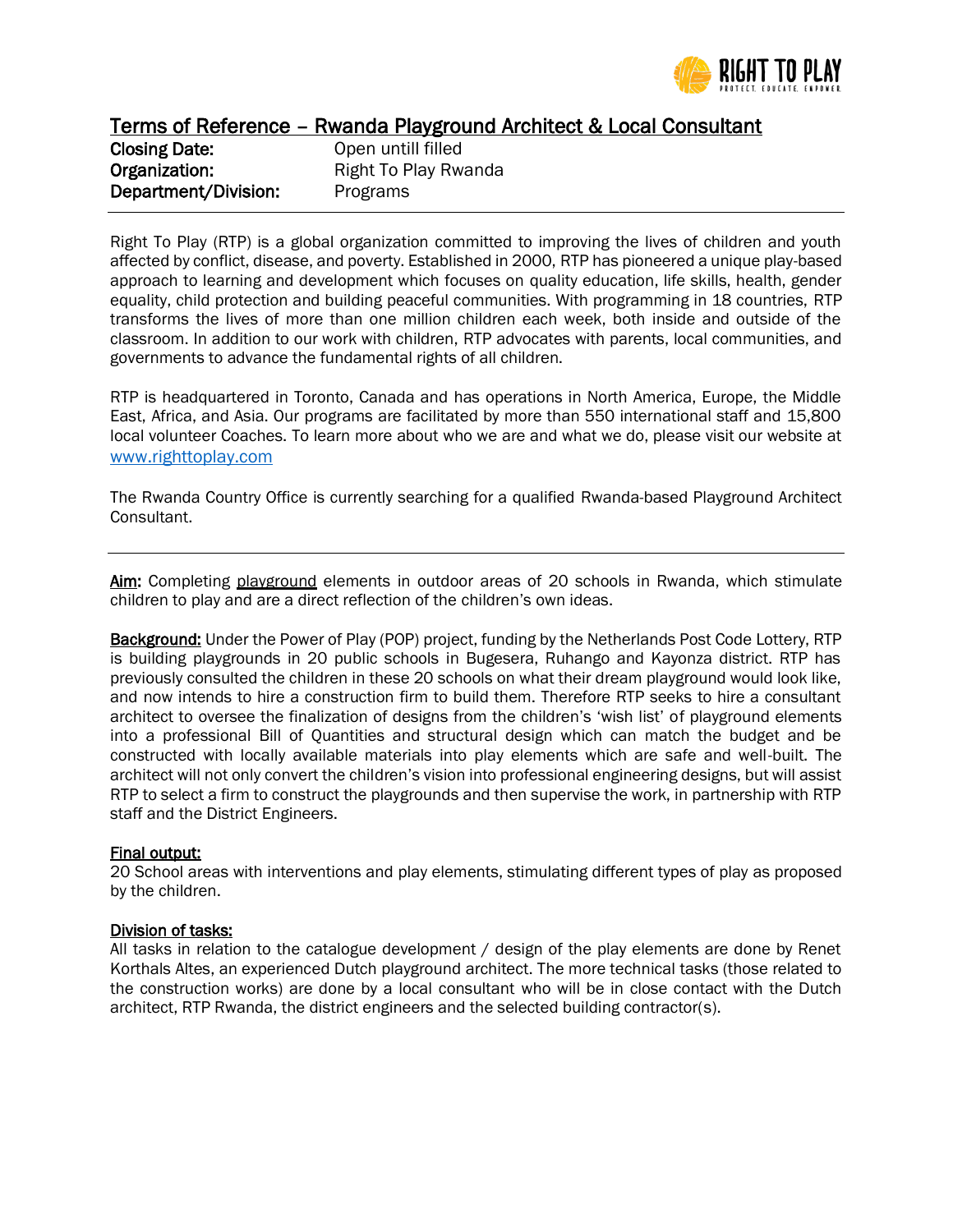

|                                           | <b>Task</b>                                                                                                                                                                                                                                                                                                           | Time (days)                             |                     |  |
|-------------------------------------------|-----------------------------------------------------------------------------------------------------------------------------------------------------------------------------------------------------------------------------------------------------------------------------------------------------------------------|-----------------------------------------|---------------------|--|
|                                           |                                                                                                                                                                                                                                                                                                                       | <b>Dutch</b><br>playground<br>architect | Local<br>consultant |  |
| 1.                                        | Meeting with RTP Rwanda to get a good understanding of the project's<br>aim and process to get a good understanding of the project and to<br>discuss the timeframe of the process. This includes reviewing the<br>required project's information documents.                                                           |                                         | 1                   |  |
| 2.                                        | (skype) Meeting with RTP Rwanda to discuss the collected input from<br>the schools: their masterplans and play functions wish-lists, gain<br>understanding and background information on each school from RTP<br>staff.                                                                                               | 0,5                                     |                     |  |
| 3.                                        | Develop preliminary catalogue, based on gained input from the<br>schools and by making use of www.playgroundideas.org (as an<br>inspiration), plus own creativity plus experience regarding availability<br>and costs of local materials.                                                                             | 5                                       |                     |  |
| 4.                                        | Study preliminary catalogue to gain understanding and be able to<br>judge the feasibility, building requirements, possibilities regarding<br>technical details, connections, etc.                                                                                                                                     |                                         | $\mathbf{1}$        |  |
| 5.                                        | (skype) Meeting between Dutch playground architect, local consultant<br>and RTP Rwanda to discuss feasibility, safety, materialization and the<br>quality of the proposed elements in the catalogue.                                                                                                                  | 0,5                                     | 0,5                 |  |
| 6.                                        | Finalization of the catalogue, based on recommendations of local<br>consultant and RTP Rwanda. Include general safety recommendations<br>and maintenance recommendations.                                                                                                                                             | $\overline{2}$                          |                     |  |
| 7.                                        | Development of timeframe for tenders and construction, discuss it<br>with RTP Rwanda and finalize timeframe.                                                                                                                                                                                                          |                                         | $\mathbf 1$         |  |
| 8.                                        | Set up tender for the production and construction of the play elements<br>from the catalogue, asking for costs, technical details, experience,<br>guarantee on durability, safety standards and timeframe. Prices<br>including manpower, materials, transport and construction on site.                               |                                         | $\overline{2}$      |  |
| 9.                                        | Evaluation of bids from construction companies together with district<br>engineer and RTP tender committee, be part of tender committee.                                                                                                                                                                              | 0,5                                     | $\mathbf{1}$        |  |
| 10.                                       | Specify catalogue: Divide play elements in 5 categories based on<br>estimated costs. Going from one star * (cheaper elements) to five stars<br>***** (most expensive element), final lay out of catalogue (according<br>to division based on costs and play functions) in collaboration with<br>playground architect. | 0,5                                     | $\overline{2}$      |  |
| Playground architect not involved anymore |                                                                                                                                                                                                                                                                                                                       |                                         |                     |  |
| 11.                                       | RTP staff make a selection of play elements based on the children's<br>wish list/masterplan / costs per element and communicate selection<br>to consultant and district engineer.                                                                                                                                     |                                         | 0,5                 |  |
| 12.                                       | Design final masterplan per school, exact locations + safety<br>requirements of elements, planning and budgeting,<br>in close<br>collaboration with district engineer.                                                                                                                                                |                                         | 10                  |  |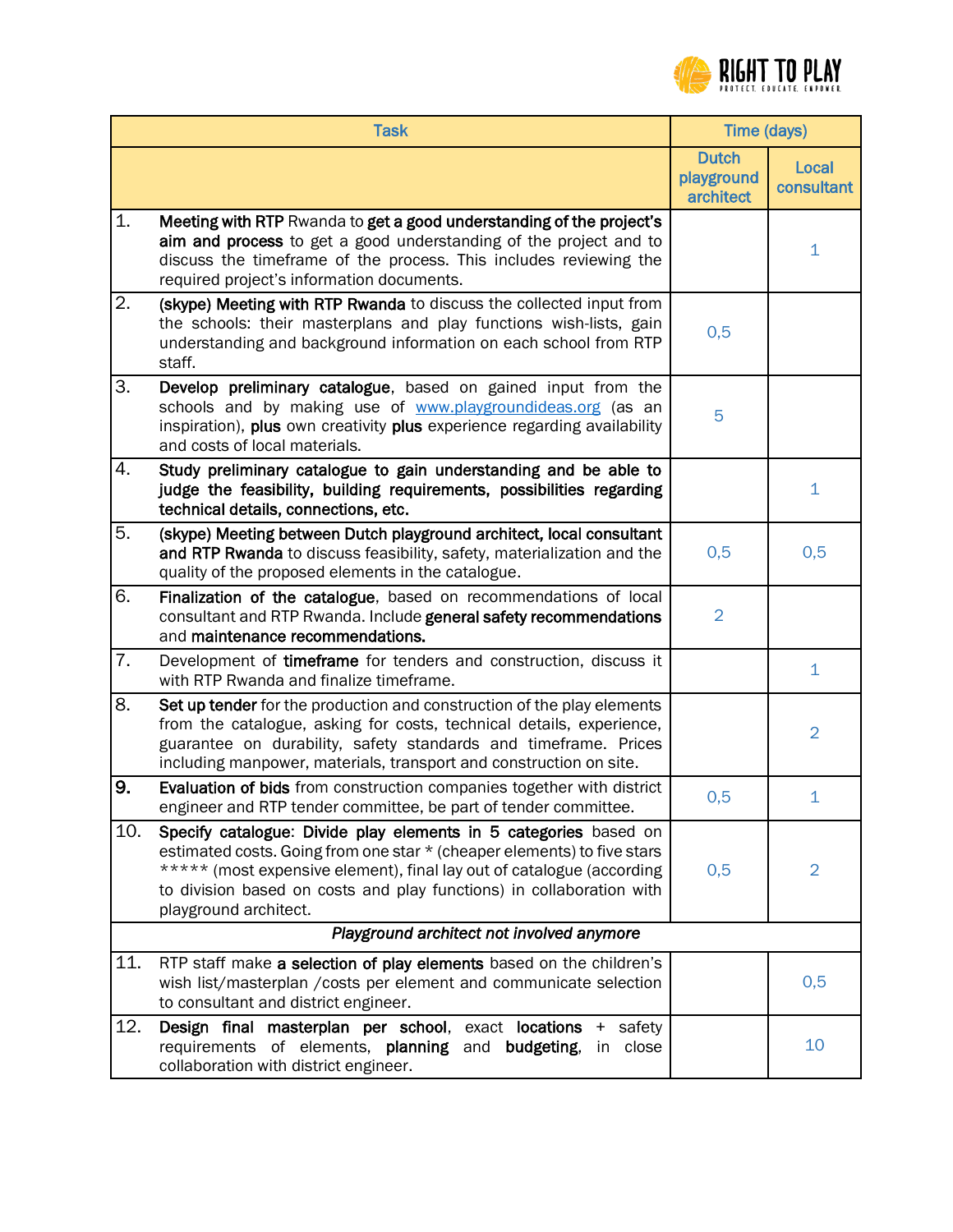

| 13.        | Define exact assignments per school (elements, location, materials,<br>district engineer, and time frame) and communicate these to selected<br>construction companies.            |   | 2  |  |
|------------|-----------------------------------------------------------------------------------------------------------------------------------------------------------------------------------|---|----|--|
| <b>14.</b> | Monitor the construction of play elements within factories or building<br>companies. Monitor construction details and connections.                                                |   |    |  |
| <b>15.</b> | Supervision of construction of play elements on school areas, in<br>accordance with the agreed timeframe, the safety requirements and<br>the district engineers' recommendations. |   | 40 |  |
| 16.        | Submit weekly reports on progress of construction works to RTP focal<br>point, including pictures.                                                                                |   |    |  |
|            | <b>TOTAL DAYS</b>                                                                                                                                                                 | 9 | 65 |  |
|            | RTP Rwanda organizes a festive opening, handing over the responsibility over the play area,<br>including maintenance agreements, to the schools.                                  |   |    |  |

## Technical expertise and requirements

- Has experience in landscape architecture/urban design.
- Has experience in (supervision of) construction and/or fabrication of elements.
- Is able to judge the technical aspects/quality of connections and materials.
- Has experience in writing tenders for construction or building works.
- Is able to value bids and make realistic budget calculations.
- Has experience in preparing for construction works, including planning.
- Has experience in monitoring constructing works (preferably in the field of playgrounds).
- Is able to take the lead in the construction phase to successfully complete the playground within the planned timeframe and budget and according to the safety regulations.
- Fluent in Kinyarwanda and English (for coordination with the Dutch consultant and with the contractors/district engineers),

Deliverables per person:

## Key Deliverables for Dutch playground architect

- 1. **Catalogue:** children's wish lists  $+$  their landscape masterplans translated into a list of simple but diverse play elements, stimulating diverse types of play. Per element:
	- o Functions
	- o Design
	- o Capacity of children
	- o Possible materialization
	- $\circ$  Cost estimation  $\rightarrow$  division of elements into 5 cost-groups

General safety requirements and suggestions for maintenance of diverse elements

## Key Deliverables for local consultant

- 2. Timeframe for tender
- 3. Finalized tenders for the elements from the catalogue (for builders/construction companies/factories) on which they can bid for the construction and placing per play element, including specifications of materials, transport and construction on site, costs and time needed.
- 4. Final masterplan per school
- 5. Assignments for construction companies
- 6. Weekly reports including pictures to RTP focal point on construction works progress
- 7. 20 successfully completed play areas in 20 schools within agreed budget and timeframe.